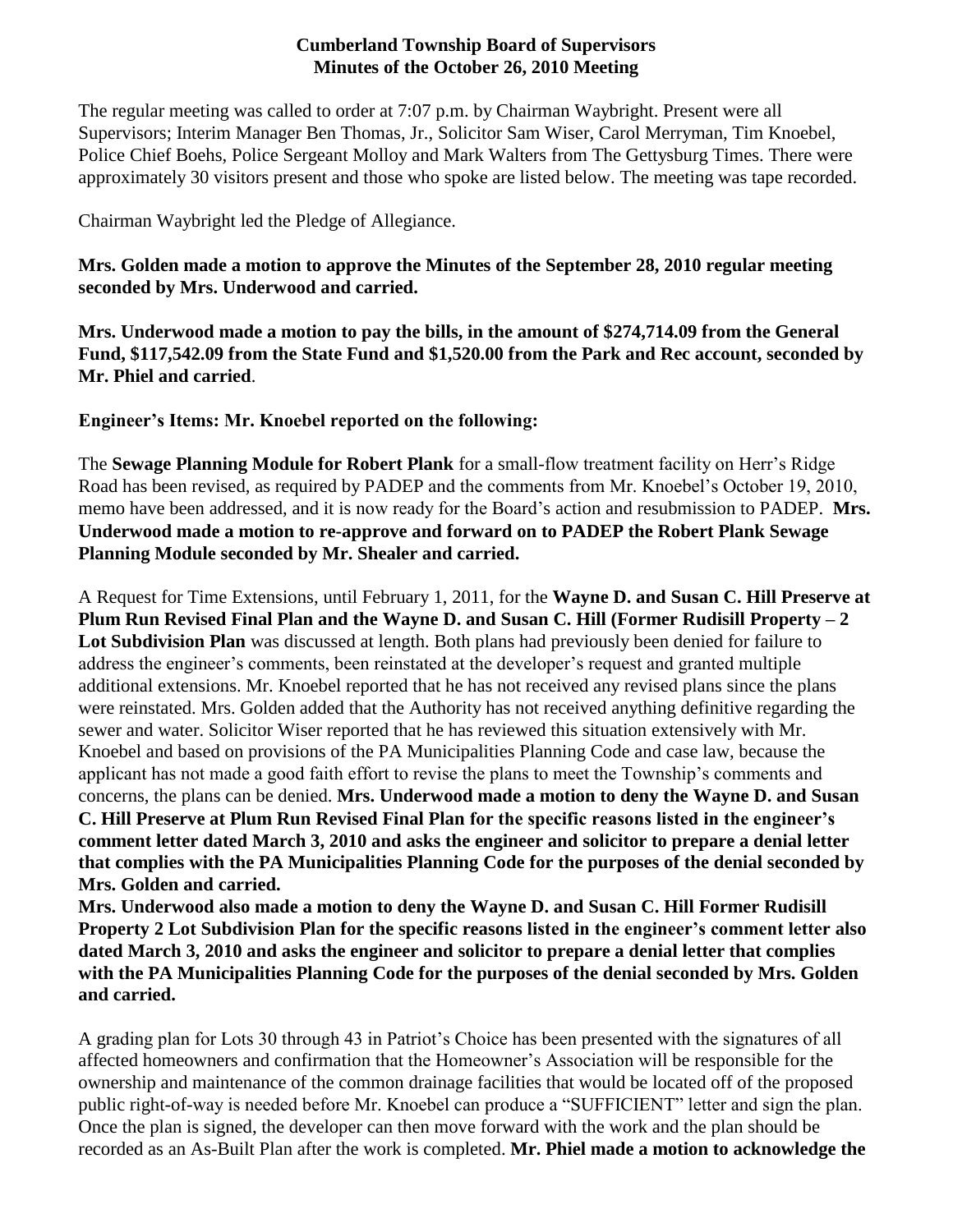# **engineer's acceptance of the grading plan by the Patriot's Choice Homeowners of Lots 39 through 43 seconded by Mr. Shealer and carried.**

# **Visitor's Section:**

Chairman Waybright asked the speakers to direct their comments to the Supervisors, stated that the Supervisors are not going to answer questions or enter into discussion and there is a five minute time limit for each speaker:

Mr. Mike Galassi, 121 Twin Lakes Drive, stated that he feels that time and money are being unnecessarily spent at the meetings and doing research for the self-appointed citizen's group and the costs should be tracked, billed and made public and the Visitor's Section of the agenda should be moved to the end of the meeting so that the people that are being paid to attend the meetings do not have to sit through it. He also stated that he feels that the citizen's group owes Chief Boehs an apology.

Mr. Don Sangirardi, 51 Hunter's Trail, thanked the Board for information that he requested under the Right-To-Know Law and stated that they learned that the Township has two outstanding loans in the amount of \$1.5 million which needs to be paid back through 2027 and the Township has outstanding lease debt in the amount of \$67,000.00. He added that they did not receive the amount in the Capital Reserve Fund which had been previously stated to have gone down significantly while the taxes have been going up and if the Capital Reserve funds have been used to balance the budget, what does the Township intend to do when those funds are all used up? He added that they will be seeking additional information on the police vehicles.

Mrs. Stephanie Mendenhall, 2715 Emmitsburg Road, expressed her concern about the residents at Devonshire Village who may lose their homes with the further expansion of the proposed Mason-Dixon Resort.

Mr. Al Ferranto, 501 Knight Road, asked that all budget meetings be held in the evening so the public can be present. He also asked who authorized Chief Boehs to testify at the casino hearing while on duty and asked if the Board was aware that Chief Boehs was scheduled to speak at the hearing in November? He asked that if Chief Boehs does testify that he not do it while on duty at the expense of the taxpayers.

Mr. L. Martin Healy, 431 Pegram Street, stated that he does not feel that the citizen's group speaks for the whole township and they do not speak for him.

Mr. Tommy Gilbert, 215 Old Mill Road, stated that he feels that the Police Department does a great job and feels that the residents should be in full support of them. He added that the Adams County Sheriff also testified at the casino hearing and he felt that it was appropriate for them to do so.

Mr. Steve Toddes, 913 Fairfield Road, lifetime resident, stated that the citizen's group does not speak for him and he supports the Police Department. He is also concerned about the time that the group is taking up.

Mr. Bob Signor, 525 Herr's Ridge Road, stated that he has a problem with IESI's automatic deduction from his account. He added that they agreed to send him a bill before they deducted the money from his account but, they did not do it and this creates a problem for him because he has to transfer money from his other account to cover the bill.

Ms. Pat Boyer, 941 Chambersburg Road, Caring Hearts Ambulance Service, wanted to let the Supervisors know of their presence in the township and she commended the Police Department.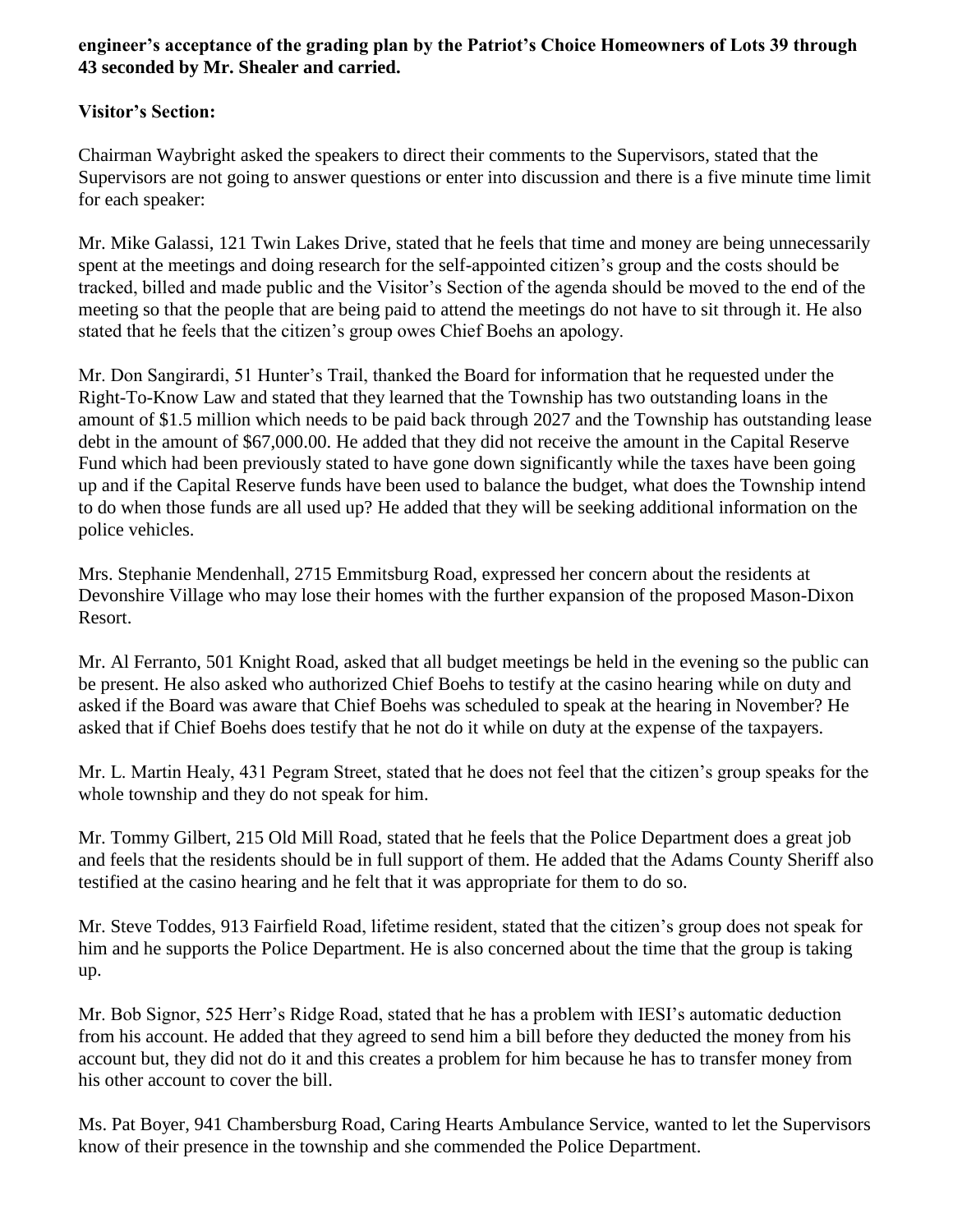Mr. John Hayes, 445 Pumping Station Road, asked if the Supervisors were aware of the plans to level Devonshire Village and expressed his concern that the Board is not concerned about the issues that the Concerned Citizens are raising.

Ms. Holly Martin, 1402 Fairfield Road, commended the Police and Fire Departments and stated that the citizen's group does not speak for her.

Mr. Speros Marinos, 912 Baltimore Pike, stated that he is in favor of supporting our fire departments. The Army Reserve Museum will bring some jobs and please consider supporting it. Please consider enforcement of the Special Events permit so that everyone knows that they have to comply and please consider restoring commercial property along Baltimore Pike.

Mr. Allen Baldwin thanked the Supervisors for their support, on behalf of the Gettysburg Fire Department and Barlow Fire Department.

Mr. Richard Kitner, 796 Blackhorse Tavern Road, stated the citizen's group does not speak for him, his family or any of his neighbors. He added that he feels that time and money is being unnecessarily spent on their requests. Mr. Kitner also spoke in support of the Police Department and gave detailed information on their work load and asked that the current levels of service be maintained.

# **Agenda Items:**

Police Chief Boehs presented a written and oral report of police activities for the month of August including 483 complaints, 95 combined arrests, 98 traffic stops, 14 traffic accidents and 11,908 patrol miles. He added that they assisted other agencies 10 times and they were assisted 7 times.

# **Mr. Shealer made a motion seconded by Mr. Phiel and carried to table the Community Media Initiative proposed by New Oxford Borough for further information.**

Mr. Thomas reported that the township frequently gets applications for special events permits and it is incumbent upon the staff to do a background on the application to make sure that it complies with the ordinance and the Board may wish to empower the Code Enforcement Officer to approve these applications that are in conformance with the Special Event Ordinance. **Mr. Shealer made a motion to authorize the Code Enforcement Officer the power to issue Special Event permits seconded by Mrs. Golden and carried. Mr. Phiel abstained since he is involved in a special event.**

# **Mrs. Golden made a motion seconded by Mrs. Underwood and carried to table action on the Misty Ridge Developer's Agreement until the bonding is finalized.**

Mr. Thomas reported that Gettysburg Borough has applied for a Master Planning Grant from the Department of Conservation and Natural Resources (DCNR) for their Rec Park and it sounds very promising that they will be receiving the grant. He added that they are looking at possibilities of other municipalities joining them because many use the Rec Park. Mr. Thomas stated that should Gettysburg Borough receive this grant, he would ask that the Board consider giving \$5,000.00 from the Park and Rec funds to assist them with their efforts. It was suggested that a representative from Gettysburg Borough be asked to attend a workshop to explain what the Master Plan would consist of. **Mrs. Golden made a motion to table for further information seconded by Mr. Phiel and carried.** 

Solicitor Wiser asked the Board to hold off on appointing an alternate member to the Planning Commission because there is currently a bill in the PA House that amends the PA Municipalities Planning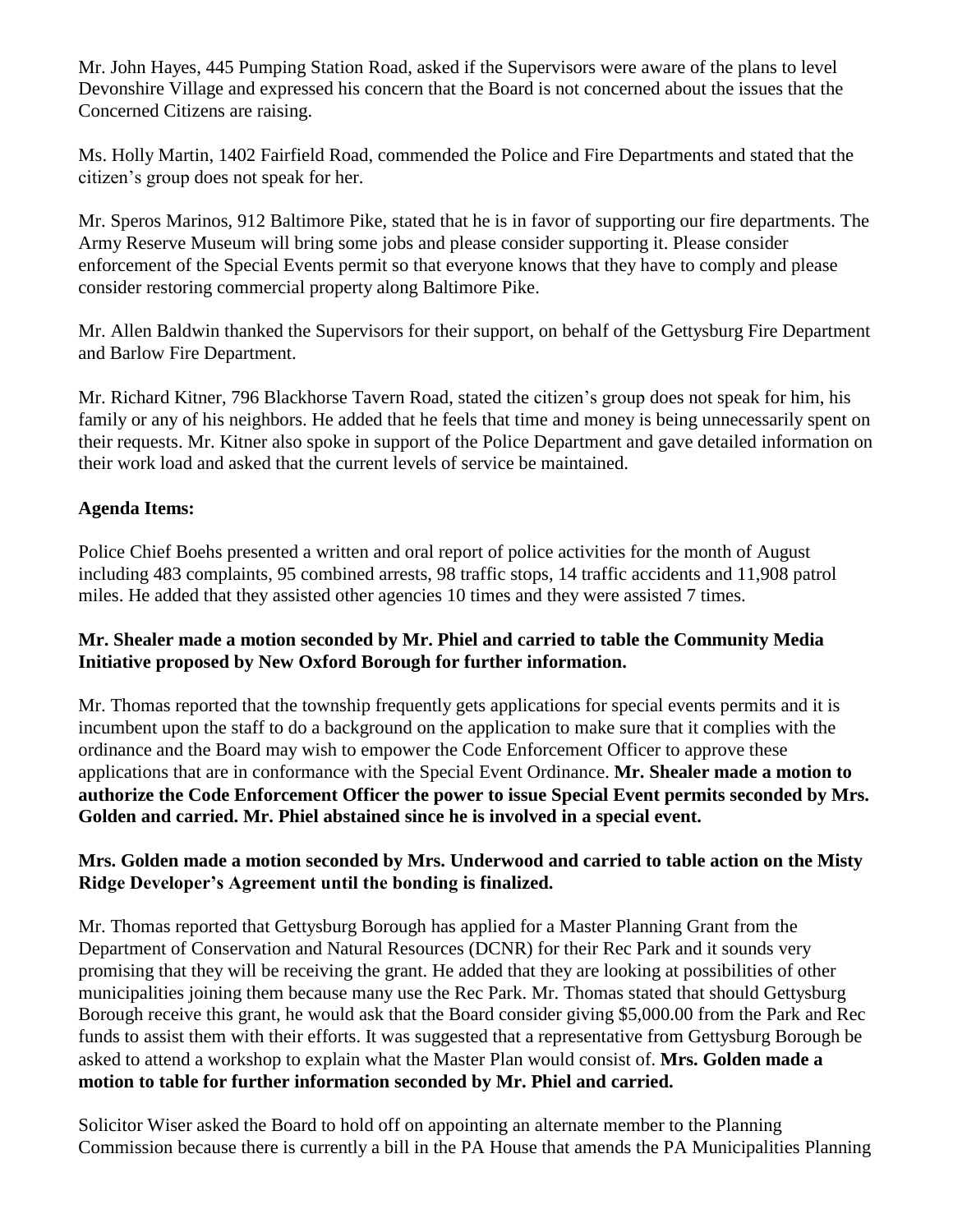Code (MPC) regarding alternates. He added that the MPC currently does not address alternates. **Mrs. Golden made a motion to appoint Carl Athey to the Planning Commission seconded by Mr. Phiel and carried.** Mr. Athey's term will expire 12/31/2012. The Board asked Mr. Thomas to contact Mr. Tallman (who was also interested in serving) and make him aware of the status of the alternate position.

Mr. Thomas reported that Cumberland Township Municipal Authority is discussing, and will be taking action, to refinance their debt in a new bond issue and the Township is the guarantor of the bond issue and must be involved in this process by adopting an ordinance. **Mr. Phiel made a motion seconded by Mrs. Underwood and carried to set a date for adoption of this ordinance for December 2, 2010.**

Mr. Thomas reported that the Township was considering moving collection of the Admission Tax back in-house, but ninety days notification is needed and that was needed by October 1, 2010. He added that we will be looking at this again for next year.

#### **Mrs. Underwood made a motion to adopt the following resolution for sale of some surplus police property seconded by Mrs. Golden and carried as follows:**

# **RESOLUTION NO. 2010-26**

**A Resolution of the Board of Supervisors of Cumberland Township, Adams County, Pennsylvania to authorize the sale of a surplus Police vehicle and equipment.**

#### **Mr. Phiel made a motion to schedule a budget workshop on Wednesday, November 17, 2010 at 7:00 p.m. for review of the complete preliminary budget and a future plan for long range planning seconded by Mrs. Golden and carried.**

Mr. Thomas reported that Mr. Ferranto has placed both a verbal and written complaint against IESI for a contractual violation; specifically page B.6 Large Item Curbside Pick-up. He added that B.6 states that the collector shall inform in writing all customers about the Large Item Program and remind all customers on a semi-annual basis. Mr. Thomas added that the contract does provide for penalties and he is looking for direction from the Supervisors on how they would like to proceed. He also reminded the Board that there is a cost involved with proceeding that may outweigh the cost of the fine. Solicitor Wiser requested that the Board authorize himself and Mr. Thomas to meet and bring back a recommendation for the appropriate action to the next workshop. **Mr. Phiel made a motion to authorize Mr. Thomas and Solicitor Wiser to bring a recommendation to the next workshop seconded by Mrs. Underwood and carried.**

Mr. Thomas stated that he is here to serve the residents and welcomed calls and emails. He also reported that the 2011 budget includes few, if any, capital requests. He added that they had looked at the possibility of putting the Code Enforcement Officer in a used police vehicle but, that has been tried in the past and was not a viable option. He added that he would like the Township to acquire a stable used vehicle or for the Code Enforcement Officer to use his own personal vehicle.

The Zoning Officer and Assistant Secretary's reports were reviewed.

Mrs. Golden suggested that a news release go out regarding what you can and can not burn and also the state regulations on burning. Mr. Thomas also suggested that the information could also go on the Township's website.

Mr. Phiel, on behalf of the Finance Committee, thanked and commended the Administration, Staff and Managers for coming together as a team and making some tough decisions on the budget.